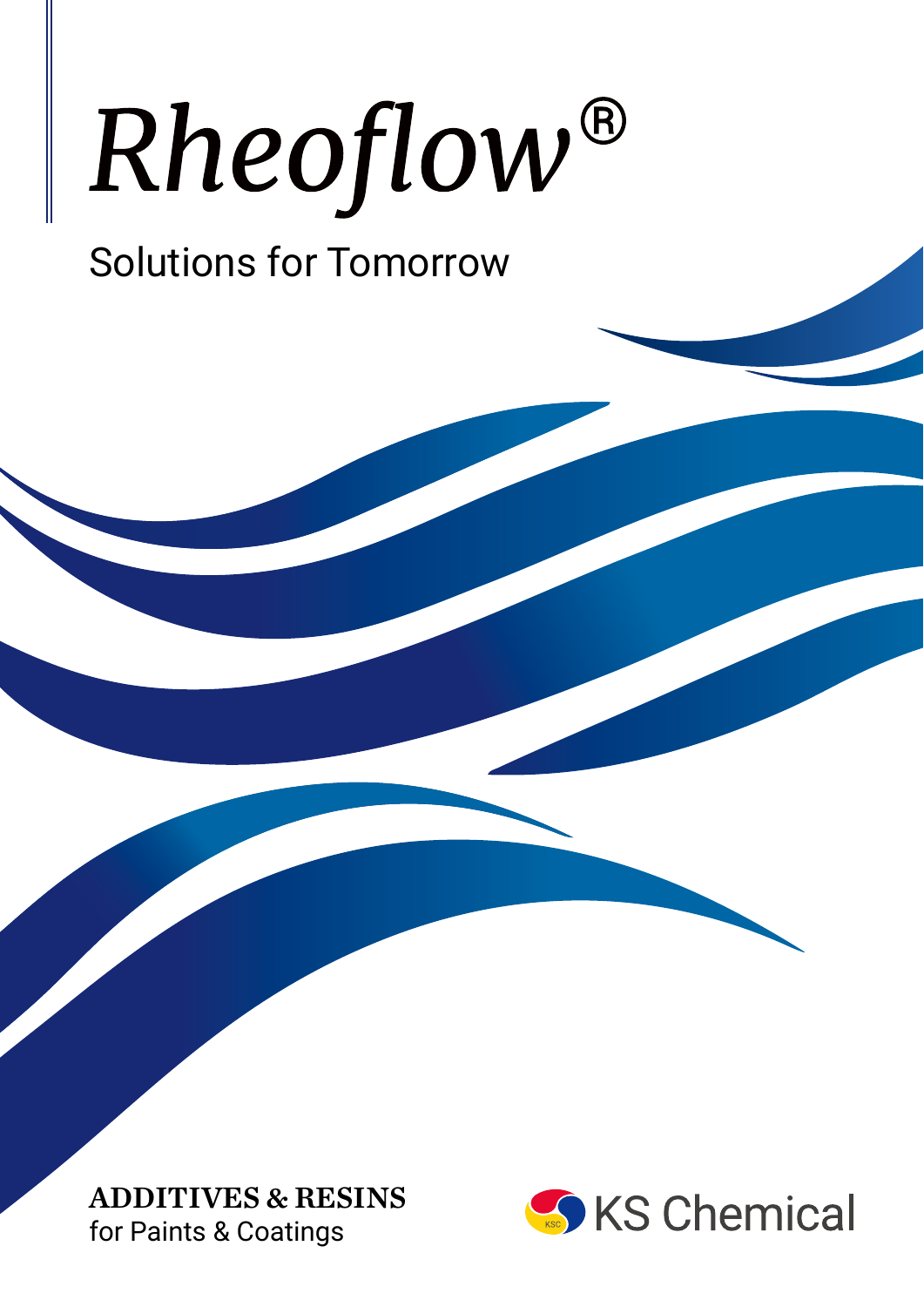## *KS Chemical*

is a company specializing in the manufacture of *high performance coating additives and resins* in extensive ranges developed by our own unique and differentiated technology supplying into global markets.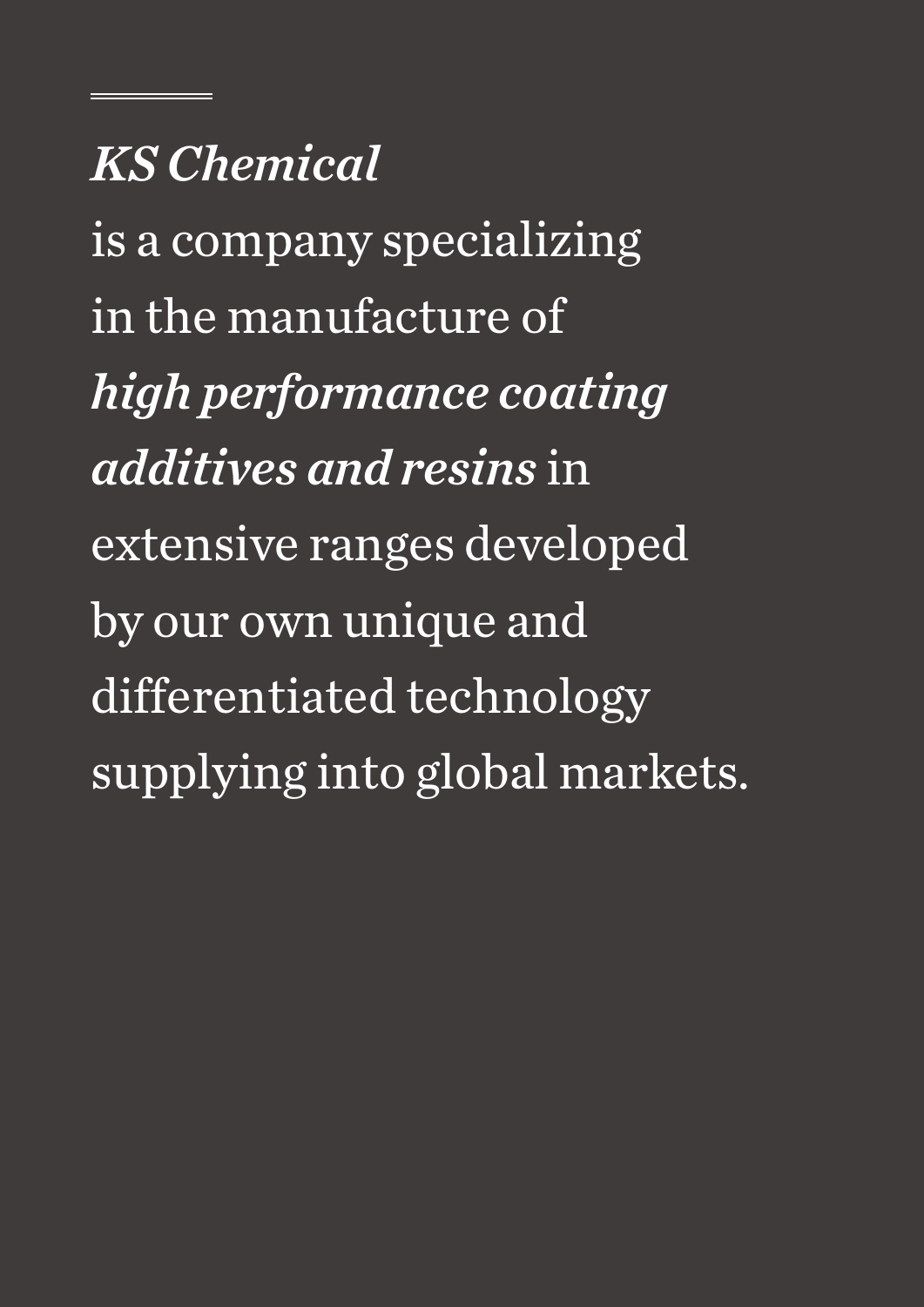## Content



#### **Additives for Liquid Coatings**

#### [Solvent-borne System]

- 5 · Leveling Agent
- **6** Wetting & Dispersing Agent
	- • Releasing Agent for Plastic
- • Defoamer **7**
- • Acid Catalyst **8**
	- Rheology Modifier
- 9 · Adhesion Promoter
	- • Additive to Increase the Conductivity

#### [Water-borne System]

- 10 · Wetting & Dispersing Agent
	- • Adhesion Promoter
- 11 Plasticizer for ED Coatings
	- • Anti-crater & Dispersing Agent for ED Coatings



#### **Additives for Powder Coatings**

- 13 · Leveling Agent with Silica
	- • Leveling Agent for Materbatch



#### **Resin / Polymer**

15 · Blocked Isocyanate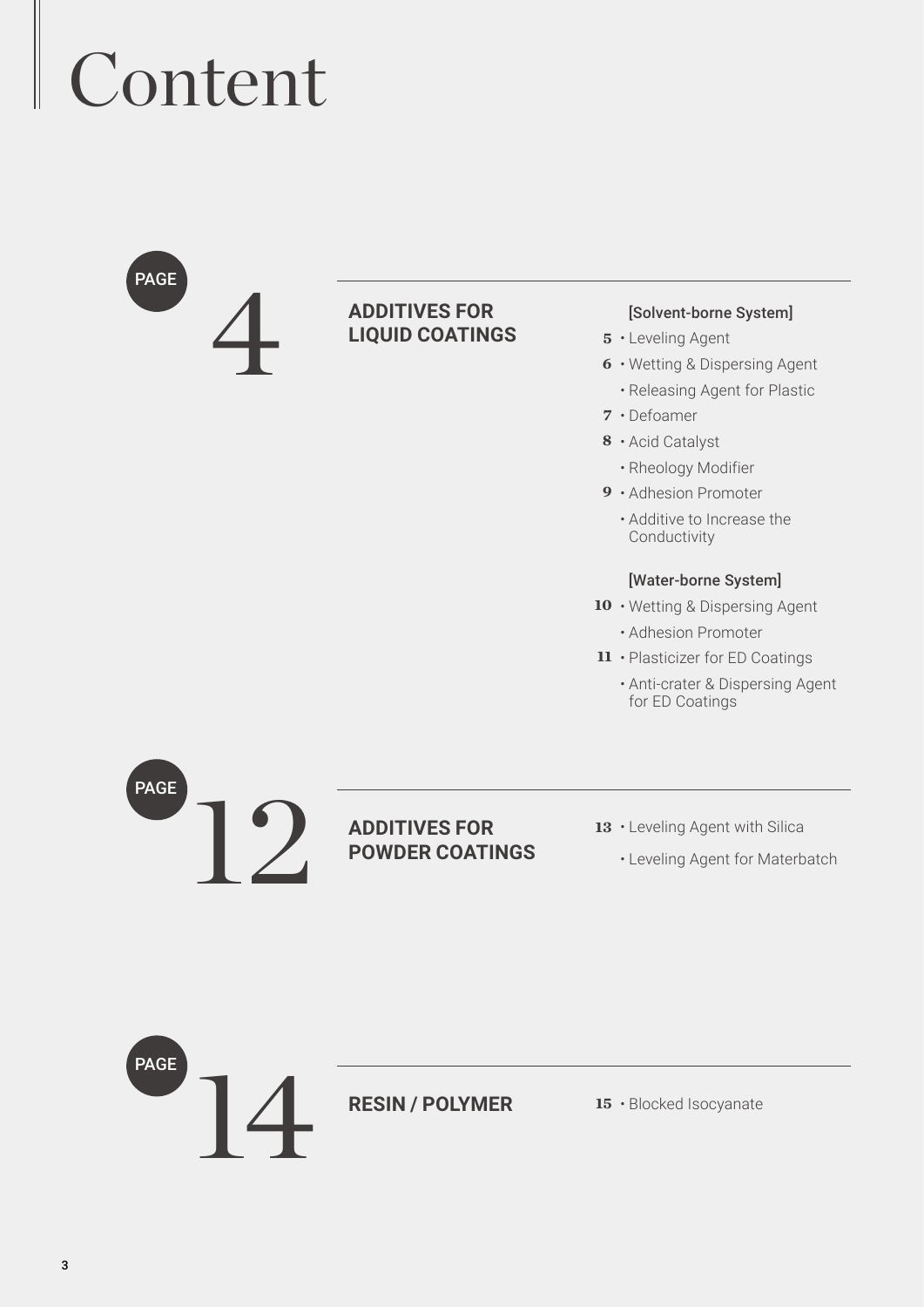# Additives for Liquid Coatings

#### WE PROVIDE

multipurpose additives for liquid coatings that effectively enhance the product quality even at small dosages. Each additive is designed to achieve multifunctional performances in the final coatings, as well as offering sustainable solution and displaying high compatibility with different solvent & water borne systems.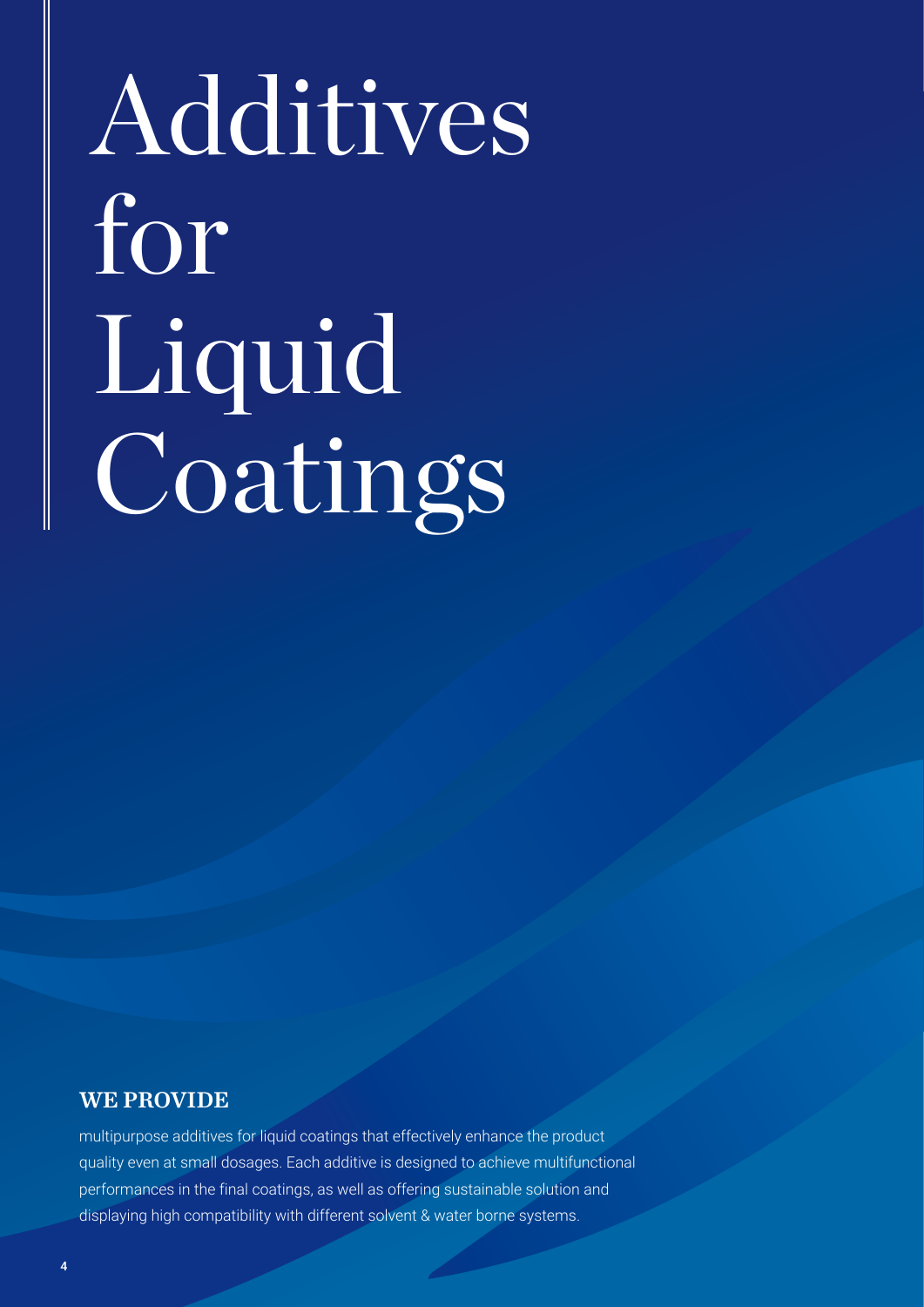## Leveling Agent

| <b>PRODUCT</b>                          | SOLID(WT%),<br><b>FORM</b> | <b>CHEMICAL</b><br><b>TYPES</b>        | <b>FEATURES</b>                                                                                                                                                                              | <b>APPLICATION</b>                                                                                                                                                             |                                                                                                                                    |  |                                                                                       |                      |
|-----------------------------------------|----------------------------|----------------------------------------|----------------------------------------------------------------------------------------------------------------------------------------------------------------------------------------------|--------------------------------------------------------------------------------------------------------------------------------------------------------------------------------|------------------------------------------------------------------------------------------------------------------------------------|--|---------------------------------------------------------------------------------------|----------------------|
| Rheoflow <sup>®</sup><br>LP-1050        | 50%,<br>Liquid             |                                        | • Excellent flow and leveling properties<br>• Prevent surface defects such as<br>craters, pinholes<br>· Good pick-up and recoatability                                                       | · All solvent based baking systems<br>. All solvent based no baking systems                                                                                                    |                                                                                                                                    |  |                                                                                       |                      |
| Rheoflow <sup>®</sup><br><b>LP-4200</b> | 100%,<br>Liquid            | Acrylic<br>copolymer                   | · Excellent flow and leveling properties<br>· Good adhesion and flexibility<br>· Good compatibility with other resins<br>• Prevent surface defects such as                                   | • High solid coatings and UV-coatings                                                                                                                                          |                                                                                                                                    |  |                                                                                       |                      |
| Rheoflow <sup>®</sup><br>LP-4500        |                            |                                        | craters, pinholes, fish eyes, etc.<br>· Good film appearance and<br>recoatability                                                                                                            | • Powder coatings                                                                                                                                                              |                                                                                                                                    |  |                                                                                       |                      |
| Rheoflow <sup>®</sup><br>LP-2000        | $1\%$ ,<br>Liquid          | Combination<br>of high b.p<br>solvents | • Excellent flow and leveling properties<br>· Prevent surface defects such as<br>craters, pinholes, needles, blisters and<br>orange peels<br>• Prevent boiling marks and improve<br>leveling | • All solvent based baking systems<br>• All solvent based air drying systems                                                                                                   |                                                                                                                                    |  |                                                                                       |                      |
| Rheoflow <sup>®</sup><br>LP-2700        | 75%,<br>Liquid             |                                        | · Excellent flow and leveling properties<br>· Prevent surface defects such as<br>craters, pinholes, fish eyes, etc.                                                                          | · Coil coatings                                                                                                                                                                |                                                                                                                                    |  |                                                                                       |                      |
| Rheoflow <sup>®</sup><br>LP-2745        | 45%,<br>Liquid             | Acrylic<br>copolymer<br>50%,<br>Liquid |                                                                                                                                                                                              |                                                                                                                                                                                |                                                                                                                                    |  | · Good compatibility with other resins<br>· Good film appearance and<br>recoatability | · General industries |
| Rheoflow <sup>®</sup><br>LP-5400        |                            |                                        | · Improve leveling properties<br>· Prevent surface defects such as crater<br>• Act as a defoamer and deaeration aid<br>• Does not interfere with intercoat<br>adhesion                       | • Polyurethane coatings<br>· Two-pack epoxy compounds<br>· Air-dried alkyd systems<br>· Especially suitable for stoving<br>enamel based on acrylic, alkyd,<br>polyester resins |                                                                                                                                    |  |                                                                                       |                      |
| Rheoflow <sup>®</sup><br>LP-5500        |                            |                                        | • Excellent flow and leveling properties<br>· Good pick-up and recoatability                                                                                                                 | • All solvent based baking systems<br>· All solvent based no baking systems<br>• Acryl/Urethane, Epoxy                                                                         |                                                                                                                                    |  |                                                                                       |                      |
| Rheoflow <sup>®</sup><br>LP-5800        |                            |                                        |                                                                                                                                                                                              | • Excellent flow and leveling properties<br>· Improve gloss<br>• Thermally stable<br>• Does not interfere with recoatability or<br>intercoat adhesion                          | • Automotive OEM coatings<br>• All solvent based baking systems<br>· All solvent based no baking systems<br>· Solvent free systems |  |                                                                                       |                      |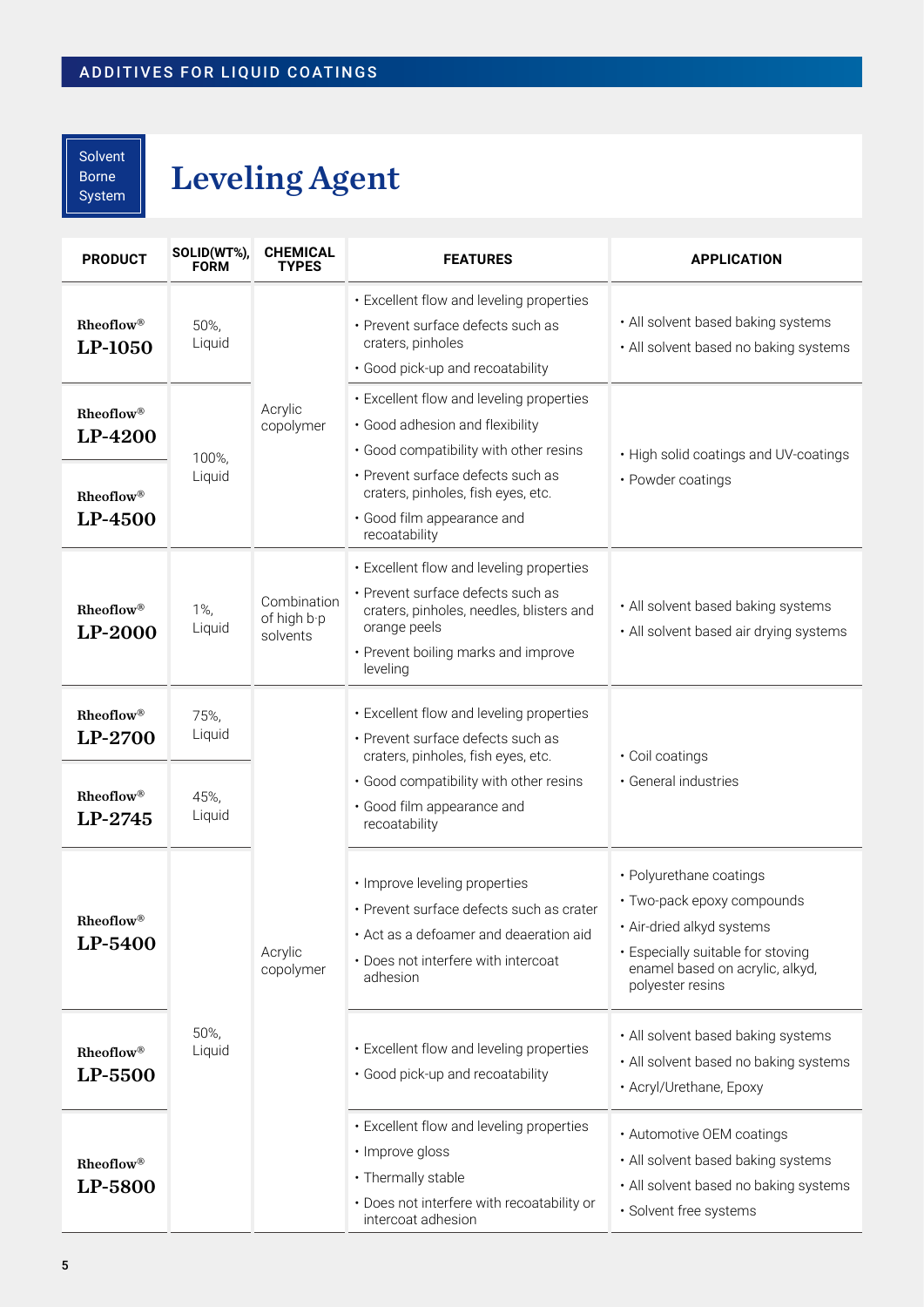### Wetting & Dispersing Agent

| <b>PRODUCT</b>                         | SOLID(WT%),<br><b>FORM</b> | <b>CHEMICAL</b><br><b>TYPES</b>                                                 | <b>FEATURES</b>                                                                                                                                                                                                                                          | <b>APPLICATION</b>                                                                                                                                                                  |
|----------------------------------------|----------------------------|---------------------------------------------------------------------------------|----------------------------------------------------------------------------------------------------------------------------------------------------------------------------------------------------------------------------------------------------------|-------------------------------------------------------------------------------------------------------------------------------------------------------------------------------------|
| Rheoflow <sup>®</sup><br><b>DS-360</b> | 50%,<br>Liquid             | Salt of<br>unsaturated<br>polyamine<br>amides and<br>acidic polyesters          | · Reduce dispersion time<br>· Stabilize the pigment dispersion<br>• Decrease pigment sedimentation<br>· Increase gloss and improve flow<br>· Improve storage stability                                                                                   | · Architectural coatings<br>· Industrial coatings<br>• Furniture coatings<br>· Bentonite pastes                                                                                     |
| Rheoflow <sup>®</sup><br><b>DS-363</b> | 45%,<br>Liquid             | High molecular<br>weight block<br>copolymers<br>with pigment<br>affinity groups | • Achieve high gloss due to the small<br>particle sizes of the deflocculated<br>piaments<br>· Improve color strength<br>· Increase transparency<br>· Increase hiding power<br>· Deflocculate pigments and stabilize<br>them by means of steric hindrance | · Industrial coatings<br>• Automotive OEM & refinish<br>coatings<br>• Coil coatings<br>• Wood coatings<br>· Architectural coatings<br>• Pigment concentrates                        |
| Rheoflow <sup>®</sup><br><b>DS-376</b> | 100%,<br>Liquid            | Alkylammonium<br>salt of a high<br>molecular weight<br>copolymer                | · Recommended for stabilizing organic<br>pigments and, in particular, acidic and<br>neutral carbon blacks as well as for<br>wetting carbon fibers                                                                                                        | · Pigment concentrates<br>• Plasticizers<br>· Unsaturated polyester<br>• PVC Plastisols<br>• PU floorings and foam                                                                  |
| Rheoflow <sup>®</sup><br><b>DS-425</b> | 80%,<br>Liquid             | Modified<br>acrylic<br>copolymer                                                | • Excellent deaerating power during paint<br>manufacturing and mixing process<br>• Excellent wetting and dispersing effect<br>on fillers and pigments<br>. Good flow and leveling properties<br>· Good film appearance and recoatability                 | • Unsaturated polyester and UV-<br>curing coatings<br>· Sanding sealers, putties, high fillers<br>loading systems, etc.<br>• High viscosity coatings<br>• UV curing coating systems |

Solvent Borne **System** 

#### Releasing Agent for Plastic

| <b>PRODUCT</b>                           | SOLID(WT%),<br><b>FORM</b> | <b>CHEMICAL</b><br><b>TYPES</b>                                                                                   | <b>FEATURES</b>                                                                                                                                                | <b>APPLICATION</b>                                                                                                                  |
|------------------------------------------|----------------------------|-------------------------------------------------------------------------------------------------------------------|----------------------------------------------------------------------------------------------------------------------------------------------------------------|-------------------------------------------------------------------------------------------------------------------------------------|
| $Rheoflow^{\circledR}$<br><b>KMA-125</b> | 100%,<br>Liquid            | The complex<br>mixture of fatty<br>amines with<br>copolymers of<br>organic phosphate<br>esters and fatty<br>acids | • Internal Releaser for Pultrusions of<br>unsaturated polyester, vinyl ester,<br>etc.<br>• Universal wetting and dispersing<br>additive for mold applications. | • An internal lubricant for<br>Pultrusion, SMC, BMC and RTM of<br>the thermosetting resins rubber<br>and thermoplastic resins, etc. |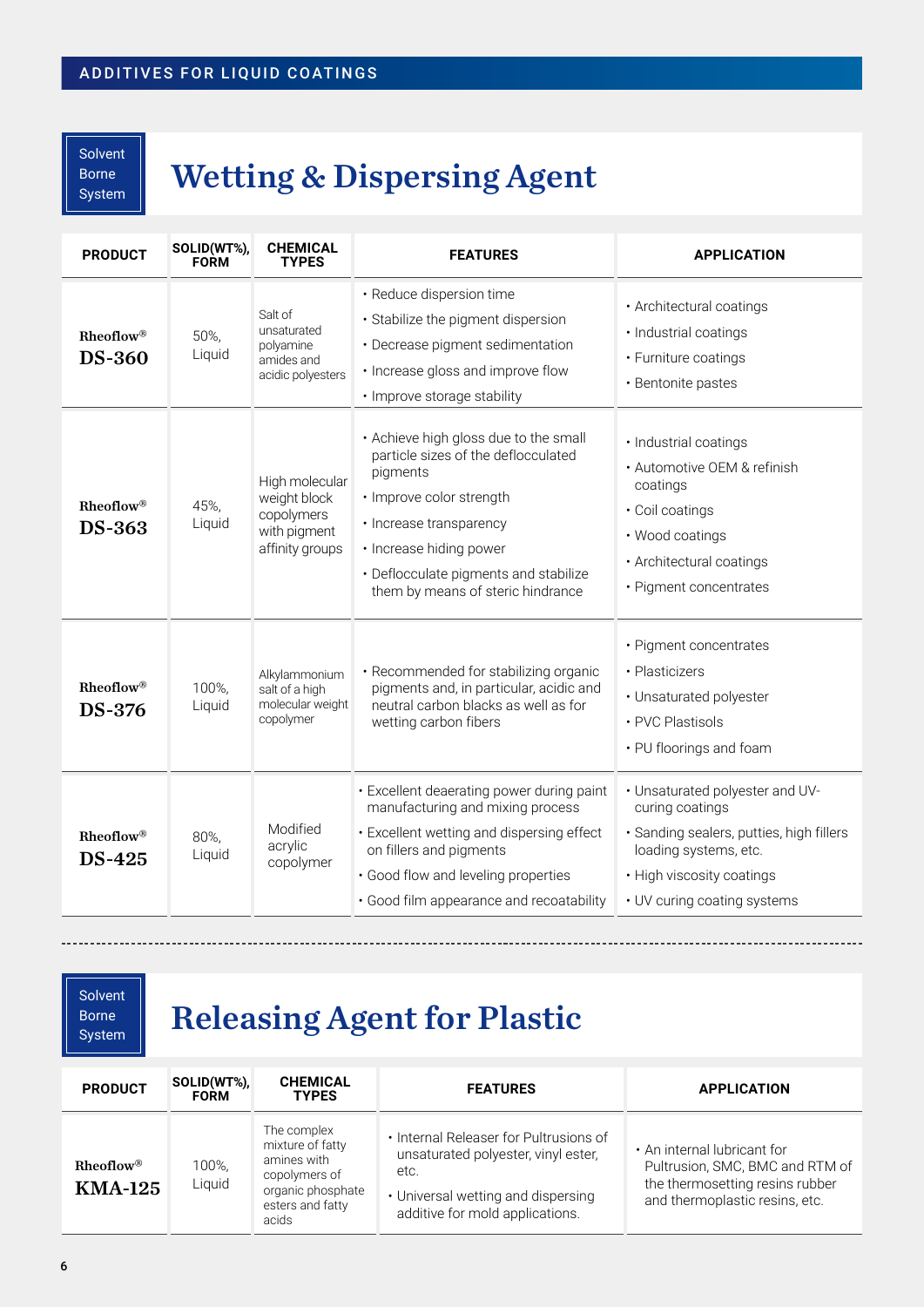#### Defoamer

| <b>PRODUCT</b>                         | SOLID(WT%),<br><b>FORM</b> | <b>CHEMICAL</b><br><b>TYPES</b> | <b>FEATURES</b>                                                                                                                                                                                                                                               | <b>APPLICATION</b>                                                                                                                                                         |                                                                                                                                                                                                             |                                                                                                                                                                                                              |
|----------------------------------------|----------------------------|---------------------------------|---------------------------------------------------------------------------------------------------------------------------------------------------------------------------------------------------------------------------------------------------------------|----------------------------------------------------------------------------------------------------------------------------------------------------------------------------|-------------------------------------------------------------------------------------------------------------------------------------------------------------------------------------------------------------|--------------------------------------------------------------------------------------------------------------------------------------------------------------------------------------------------------------|
| Rheoflow <sup>®</sup><br>AF-600        | $1\%$ ,<br>Liquid          | Modified<br>silicone            | • Excellent deaerating power during<br>paint manufacturing and painting<br>• Does not interfere with intercoat<br>adhesion and transparency<br>• Hardly cause surface defects such as<br>craters, pinholes, orange peel, etc.<br>· Good defoaming persistence | · Enamel, Alkyd/Melamine, Alkyd and<br>self-crosslinking acrylate<br>• Epoxy flooring                                                                                      |                                                                                                                                                                                                             |                                                                                                                                                                                                              |
| Rheoflow <sup>®</sup><br>AF-630        | $<3\%$ ,<br>Liquid         |                                 |                                                                                                                                                                                                                                                               |                                                                                                                                                                            | • Excellent deaerating power during<br>paint manufacturing and mixing<br>process<br>• Excellent defoaming control effect on<br>coatings<br>· Does not interfere with recoatability or<br>intercoat adhesion | • Chlorinated rubber, Epoxy, two-pack<br>polyurethane systems<br>· Enamel, Alkyd/Melamine, Alkyd and<br>self-crosslinking acrylate<br>· Air drying systems based on acrylic,<br>vinyl or chlorinated polymer |
| Rheoflow <sup>®</sup><br>AF-660        | $< 1\%$ ,<br>Liquid        |                                 | • Excellent deaerating power during<br>paint manufacturing and painting<br>• Does not interfere with intercoat<br>adhesion and transparency<br>• Hardly cause surface defects such as<br>craters, pinholes, orange peel, etc.<br>· Good defoaming persistence | • Two-pack epoxy and two-pack<br>polyurethane systems<br>· Enamel, Alkyd/Melamine, Alkyd and<br>self-crosslinking acrylate                                                 |                                                                                                                                                                                                             |                                                                                                                                                                                                              |
| Rheoflow <sup>®</sup><br><b>AF-750</b> | 20%,<br>Liquid             | Acrylic<br>copolymer            |                                                                                                                                                                                                                                                               |                                                                                                                                                                            | · Alkyd/Melamine, Alkyd/Urethane,<br>oil-free alkyd, etc.<br>· Acryl/Melamine, Urethane/<br>Melamine, Polyester/Melamine, etc.                                                                              |                                                                                                                                                                                                              |
| Rheoflow <sup>®</sup><br>AF-754        | 25%,<br>Liquid             |                                 | • Excellent deaerating power during<br>paint manufacting and mixing process<br>· Good flow and leveling properties<br>· Prevent surface defects such as<br>craters, pinholes, fish eyes, etc.<br>· Good film appearance and recoatability                     | • High viscosity coatings<br>• Epoxy heavy duty paintings and<br>floor coatings based on Urethane<br>or Epoxy<br>• Unsaturated polyester film coatings<br>and gel coatings |                                                                                                                                                                                                             |                                                                                                                                                                                                              |
| Rheoflow <sup>®</sup><br><b>AF-770</b> | 30%,<br>Liquid             |                                 |                                                                                                                                                                                                                                                               | · Sanding sealers, putties, high fillers<br>loading systems, etc.<br>· Artificial marble, unsaturated resins<br>• UV coatings                                              |                                                                                                                                                                                                             |                                                                                                                                                                                                              |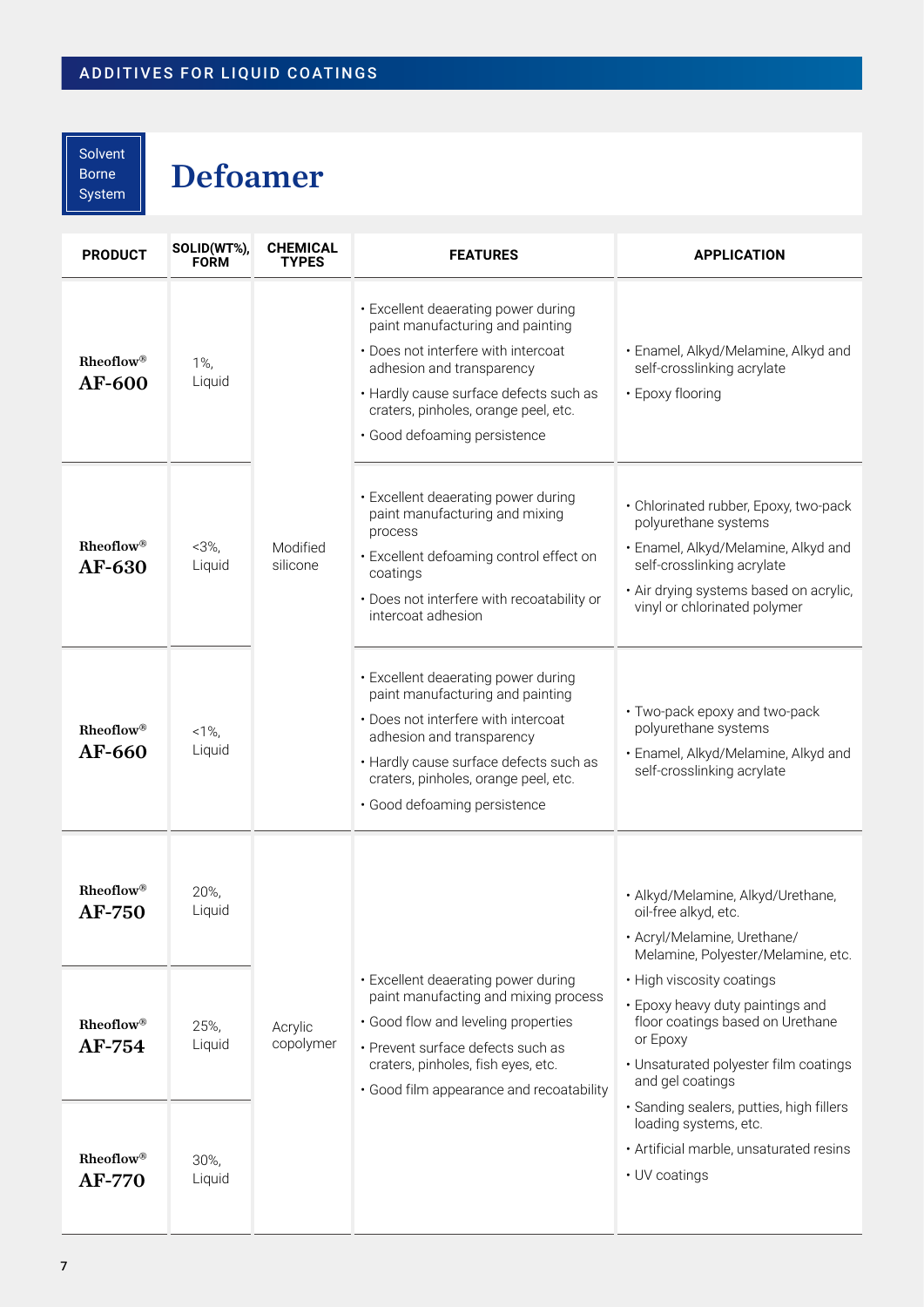## Acid Catalyst

| <b>PRODUCT</b>                  | SOLID(WT%),<br><b>FORM</b> | <b>CHEMICAL</b><br><b>TYPES</b>                           | <b>FEATURES</b>                                                                                                                                                                                       | <b>APPLICATION</b>                                                                                            |
|---------------------------------|----------------------------|-----------------------------------------------------------|-------------------------------------------------------------------------------------------------------------------------------------------------------------------------------------------------------|---------------------------------------------------------------------------------------------------------------|
| Hicure <sup>®</sup><br>$AC-100$ | 50%.<br>Liquid             | Amine salt of<br>alkylbenzene<br>sulfonic acid            | • Fast cure & low curing temperature<br>• Excellent hardness, gloss, humidity<br>resistance and corrosion resistance<br>• Good mechanical properties<br>. Good solubility with resins and<br>solvents | • All solvent based baking systems<br>• Alkyd, Acrylic, Polyester and Epoxy<br>with amino crosslinking agents |
| Hicure <sup>®</sup><br>$AC-250$ | $32\%$<br>Liguid           | Amine salt of<br>p-Toluenesul-<br>fonic acid<br>$(p-TSA)$ | • Fast cure & low curing temperature<br>• Good cure and viscosity stability<br>• Water soluble and high solids<br>coating application<br>• Excellent durability                                       | including melamine, urea<br>• Automotive, coil coatings, general<br>industries, appliances, etc.              |

Solvent Borne System

### Rheology Modifier

| <b>PRODUCT</b>                                   | SOLID(WT%),<br><b>FORM</b> | <b>CHEMICAL</b><br><b>TYPES</b>  | <b>FEATURES</b>                                                                                                                                                                                                                   | <b>APPLICATION</b>                                                                                                                                                                 |
|--------------------------------------------------|----------------------------|----------------------------------|-----------------------------------------------------------------------------------------------------------------------------------------------------------------------------------------------------------------------------------|------------------------------------------------------------------------------------------------------------------------------------------------------------------------------------|
| $Rheoflow^{\circledR}$<br><b>SCR</b><br>430BX-40 | 40%.<br>Liquid             | Urea-modified<br>acrylic resin   | • Excellent metallic orientation effect<br>• Good adhesion and chipping<br>resistance<br>• Excellent sagging control                                                                                                              | • Automotive OEM medium and<br>high solids metallic base coats for<br>wet-on-wet application<br>• Aluminium orientation                                                            |
| $Rheoflow^{\circledR}$<br><b>SCR</b><br>800KX-50 | 50%.<br>Liquid             | Urea-modified<br>polyester resin | • Excellent sagging control<br>• Good chemical resistance and<br>weather resistance<br>• Good adhesion and flexibility<br>• Does not interfere with intercoat<br>adhesion                                                         | • Automotive base & middle coats<br>• Rheology control agent                                                                                                                       |
| $Rheoflow^{\circledR}$<br><b>ASA</b><br>410DM-50 | 52%,<br>Liquid             | Urea-modified<br>solution        | · Strong thixotropic behavior<br>• Pseudo-plastic and thixotropic<br>rheology prevent settling and<br>sagging<br>• Recommended usage is mainly<br>medium polarity systems<br>• Good chemical resistance and<br>weather resistance | · Industrial coatings<br>• Traffic coatings<br>• PUR-systems<br>· Systems containing aluminum and<br>pearlescent pigments<br>· Zinc-rich coatings and fillers, primer<br>surfacers |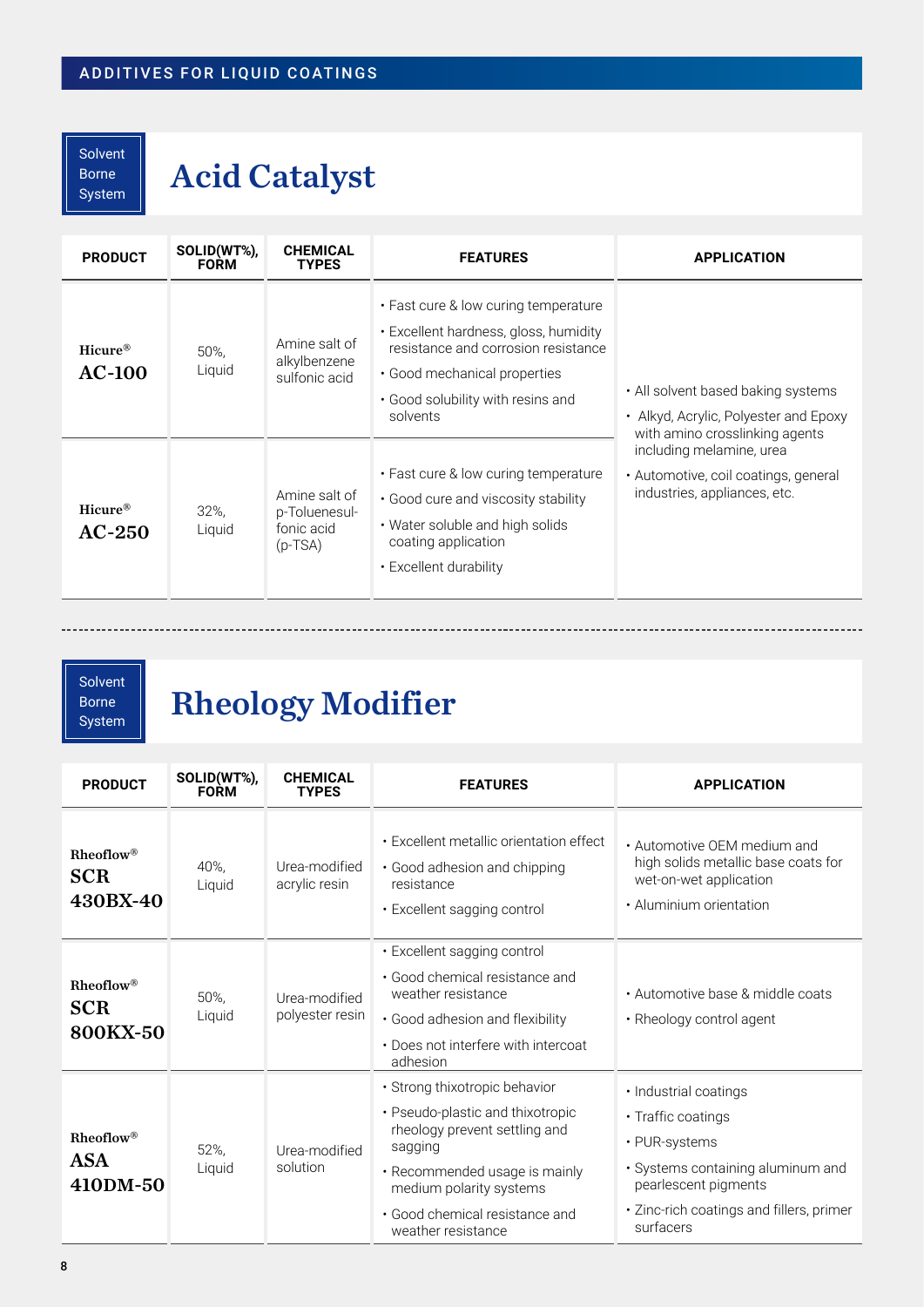#### Adhesion Promoter

| <b>PRODUCT</b>                           | SOLID(WT%),<br><b>FORM</b> | <b>CHEMICAL</b><br><b>TYPES</b>                        | <b>FEATURES</b>                                                                  | <b>APPLICATION</b>                                                                                                                                                                                                                                          |
|------------------------------------------|----------------------------|--------------------------------------------------------|----------------------------------------------------------------------------------|-------------------------------------------------------------------------------------------------------------------------------------------------------------------------------------------------------------------------------------------------------------|
| $Rheoflow^{\circledR}$<br><b>ADH-630</b> | 56%.<br>Liquid             | Free acid<br>of complex<br>carboxyl<br>phosphate ester | • Excellent adhension<br>• Improve flexibility<br>. Improve corrosion resistance | • Acrylic melamine, solvent and water<br>based coatings<br>• Polyester melamine, solvent and<br>water based coatings<br>• Alkyd, thermosetting, solvent and<br>water based coatings<br>• Epoxy, solvent and water based<br>coatings<br>• Acid-cured primers |

Solvent Borne **System** 

### Additive to increase the Conductivity

| <b>PRODUCT</b>                          | SOLID(WT%),<br><b>FORM</b> | <b>CHEMICAL TYPES</b>                                                                             | <b>FEATURES</b>                           | <b>APPLICATION</b>                                                                               |
|-----------------------------------------|----------------------------|---------------------------------------------------------------------------------------------------|-------------------------------------------|--------------------------------------------------------------------------------------------------|
| $Rheoflow^{\circledR}$<br><b>EC-180</b> | 70%,<br>Liquid             | Solution of an<br>alkylolammonium<br>salt of an<br>unsaturated acidic<br>carboxylic acid<br>ester | • Increase the electrical<br>conductivity | • Electrostatic spray coatings<br>• Automotive interior coatings<br>• Automotive bumper coatings |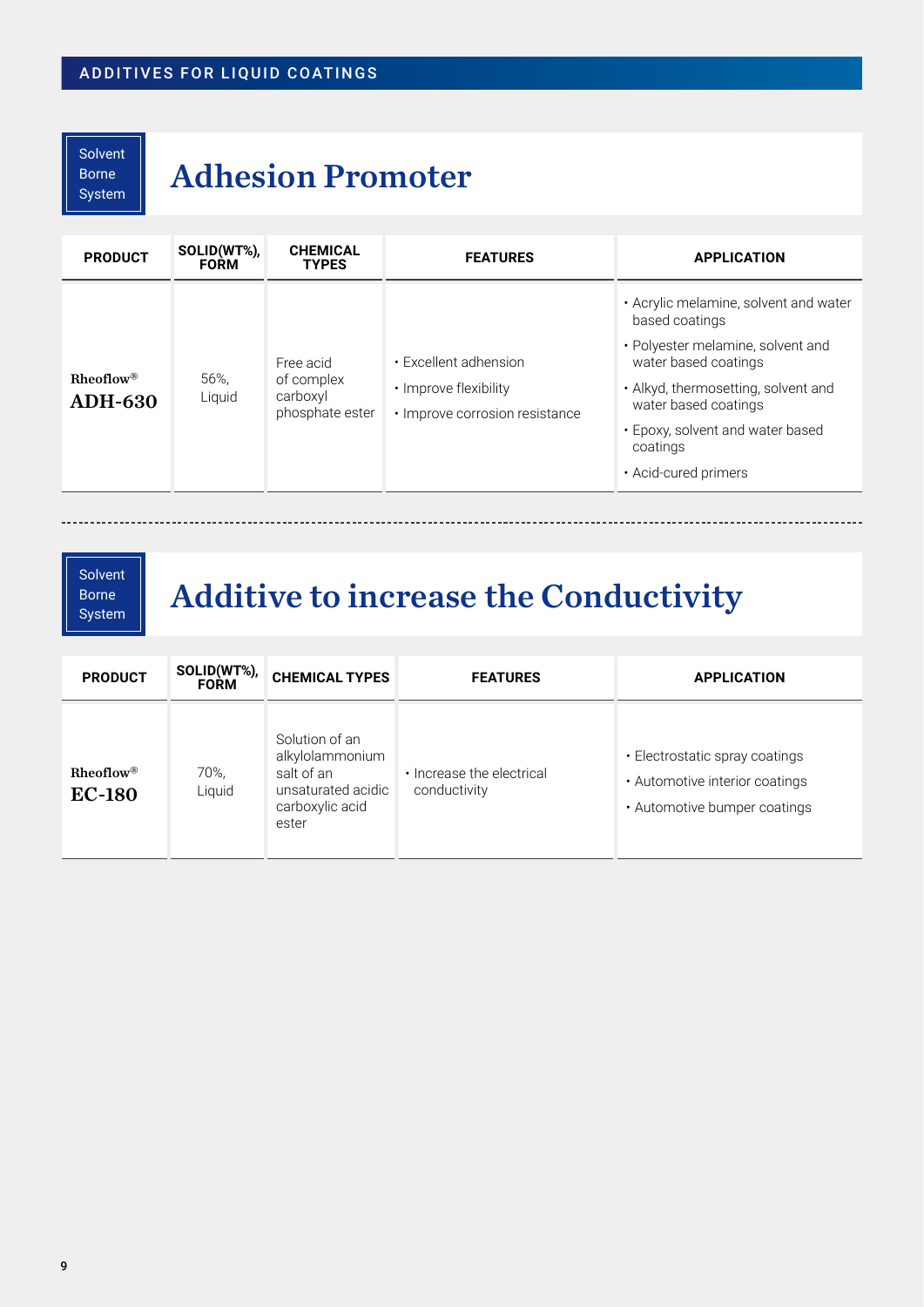Water Borne System

## Wetting & Dispersing Agent

| <b>PRODUCT</b>         | SOLID(WT%),<br><b>FORM</b> | <b>CHEMICAL</b><br><b>TYPES</b> | <b>FEATURES</b>                     | <b>APPLICATION</b>           |
|------------------------|----------------------------|---------------------------------|-------------------------------------|------------------------------|
| $Rheoflow^{\circledR}$ | 100%,                      |                                 | • Wetting and foam control agent    | • Electrodeposition coatings |
| <b>DW-104</b>          | Liquid                     |                                 | • Strong pigment dispersion         | • Water based coatings       |
| $Rheoflow^{\circledR}$ | 50%,                       | Alkoxylate                      | • Perfect defoaming and appropriate | • Architectural coatings     |
| <b>DW-104BC</b>        | Liquid                     |                                 | anti-foaming effect                 | • Printing inks              |

Water Borne System

#### Adhesion Promoter

| <b>PRODUCT</b>                           | SOLID(WT%),<br><b>FORM</b> | <b>CHEMICAL</b><br><b>TYPES</b>                           | <b>FEATURES</b>                                                                  | <b>APPLICATION</b>                                                                                                                                                                                                                                          |
|------------------------------------------|----------------------------|-----------------------------------------------------------|----------------------------------------------------------------------------------|-------------------------------------------------------------------------------------------------------------------------------------------------------------------------------------------------------------------------------------------------------------|
| $Rheoflow^{\circledR}$<br><b>ADH-630</b> | 56%,<br>Liquid             | Free acid<br>of complex<br>carboxyl<br>phosphate<br>ester | • Excellent adhension<br>• Improve flexibility<br>· Improve corrosion resistance | • Acrylic melamine, solvent and<br>water based coatings<br>· Polyester melamine, solvent<br>and water based coatings<br>• Alkyd, thermosetting, solvent<br>and water based coatings<br>• Epoxy, solvent and water based<br>coatings<br>• Acid-cured primers |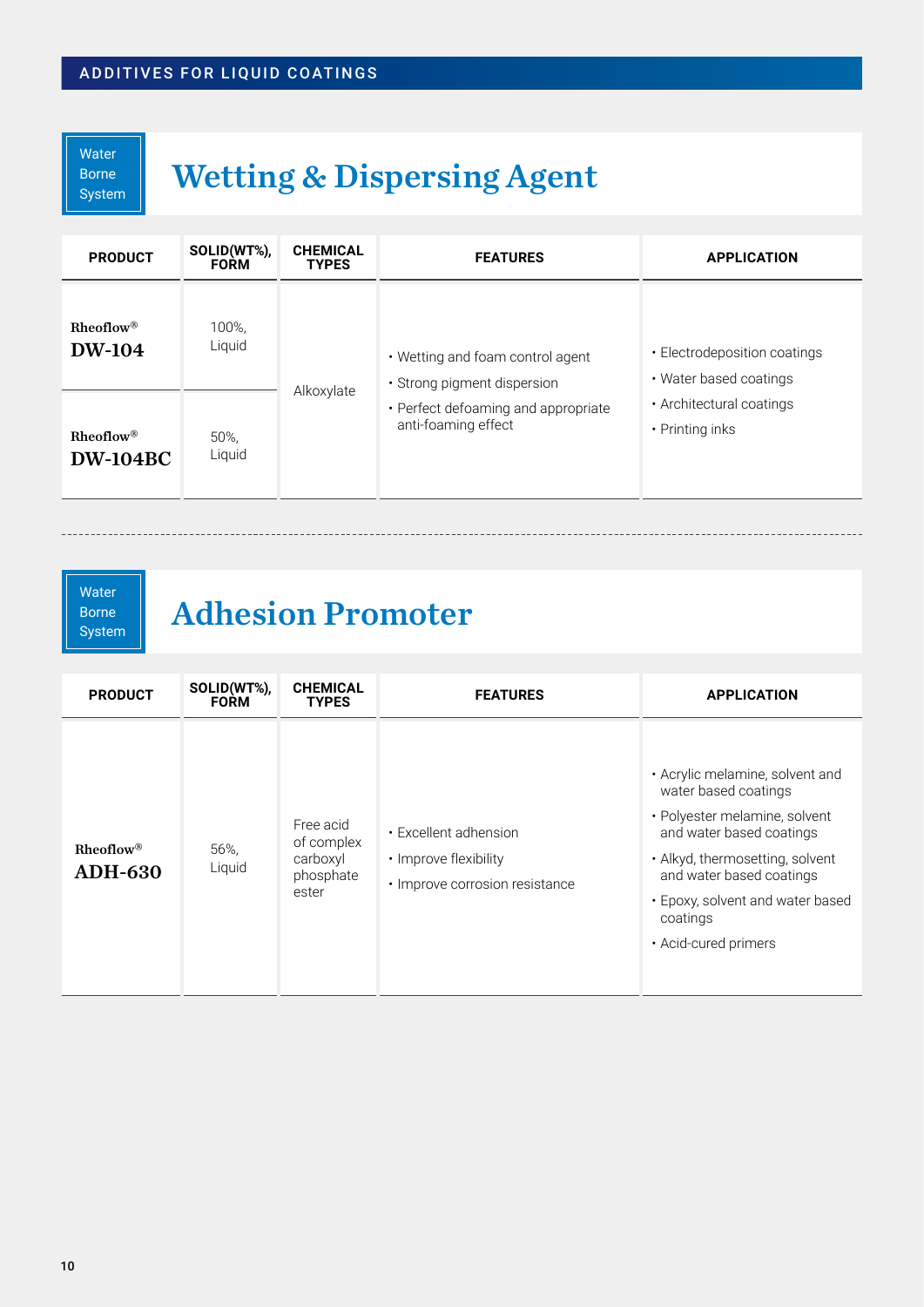Water Borne System

#### Plasticizer for ED Coatings

| <b>PRODUCT</b>                           | SOLID(WT%),<br><b>FORM</b> | <b>CHEMICAL</b><br><b>TYPES</b>                      | <b>FEATURES</b>                                                          | <b>APPLICATION</b>                                                       |
|------------------------------------------|----------------------------|------------------------------------------------------|--------------------------------------------------------------------------|--------------------------------------------------------------------------|
| $Rheoflow^{\circledR}$<br><b>DW-1000</b> | $>90\%$<br>Liquid          | Ethylene<br>oxide<br>modified<br>organic<br>compound | . Improve film thickness<br>• Prevent surface defects<br>• VOC abatement | $\cdot$ ED-paints<br>• Anionic & Cationic coatings<br>• Water based inks |

Water Borne System

#### Anti-crater & Dispersing Agent for ED Coatings

| <b>PRODUCT</b>                           | SOLID(WT%),<br><b>FORM</b> | <b>CHEMICAL</b><br><b>TYPES</b>  | <b>FEATURES</b>                                                                                                                                                                                                       | <b>APPLICATION</b>                                                                                                                               |
|------------------------------------------|----------------------------|----------------------------------|-----------------------------------------------------------------------------------------------------------------------------------------------------------------------------------------------------------------------|--------------------------------------------------------------------------------------------------------------------------------------------------|
| Rheoflow <sup>®</sup><br><b>ACW-4040</b> | 40%.<br>Liguid<br>(Water)  | Modified<br>acrylic<br>copolymer | • Good flow and leveling properties<br>• Good film appearance and<br>recoatability<br>• Excellent wetting and dispersing<br>effect on fillers and pigments<br>• Excellent anti-cratering effect on<br>the coated film | • ED-paints: Anionic & Cationic<br>coatings<br>• Water based coatings: Urethane,<br>Acrylic, Epoxy, Polyester, Alkyd, etc.<br>• Water based inks |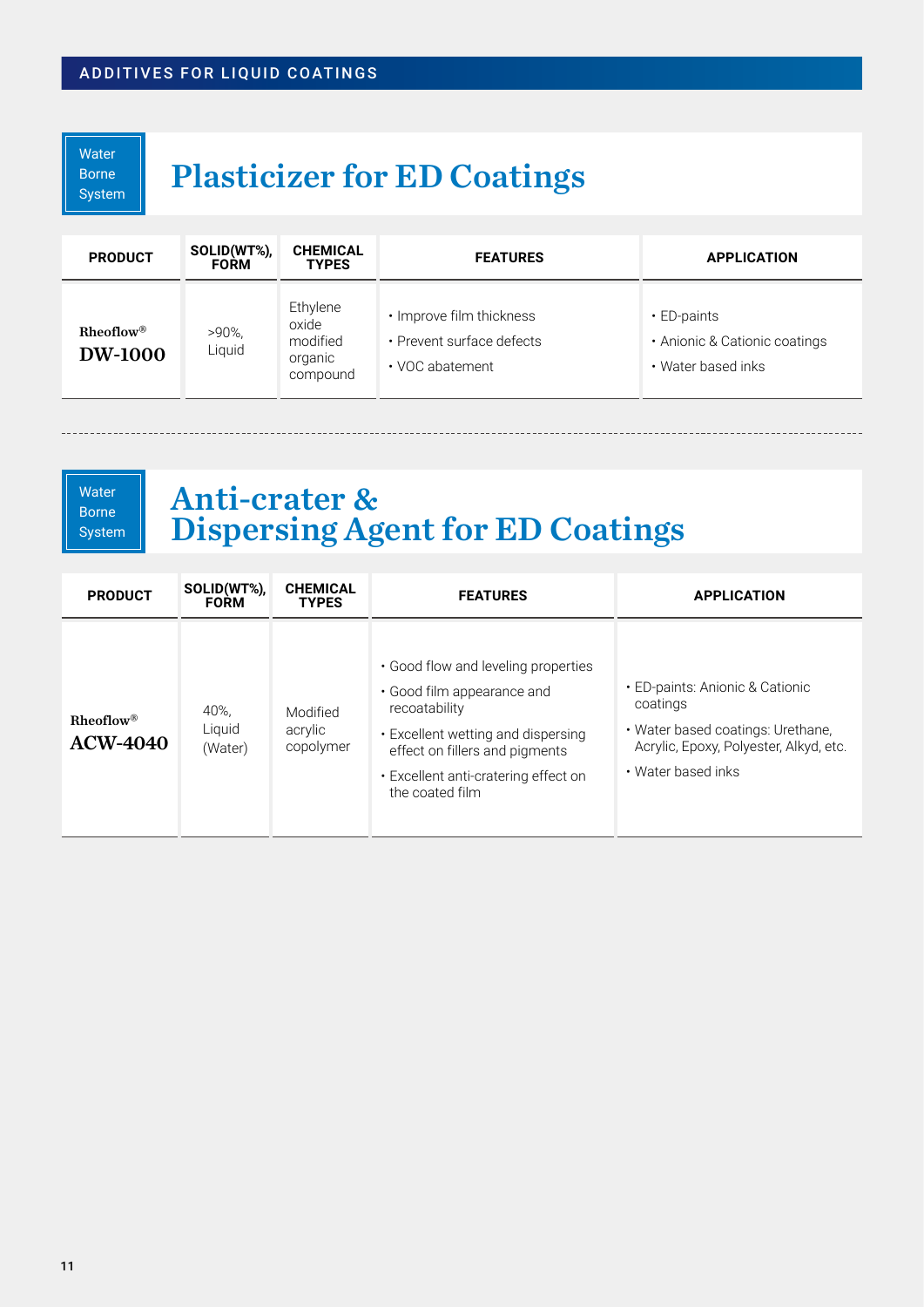# Additives for Powder Coatings

#### OUR RHEOFLOW®

Flow & Leveling agent product series effectively eliminates surface defects such as craters, fish-eyes, and orange peels, as well as significantly reinforcing the intercoat adhesion, recoatability and contamination resistance through enhanced substrate wetting/tension.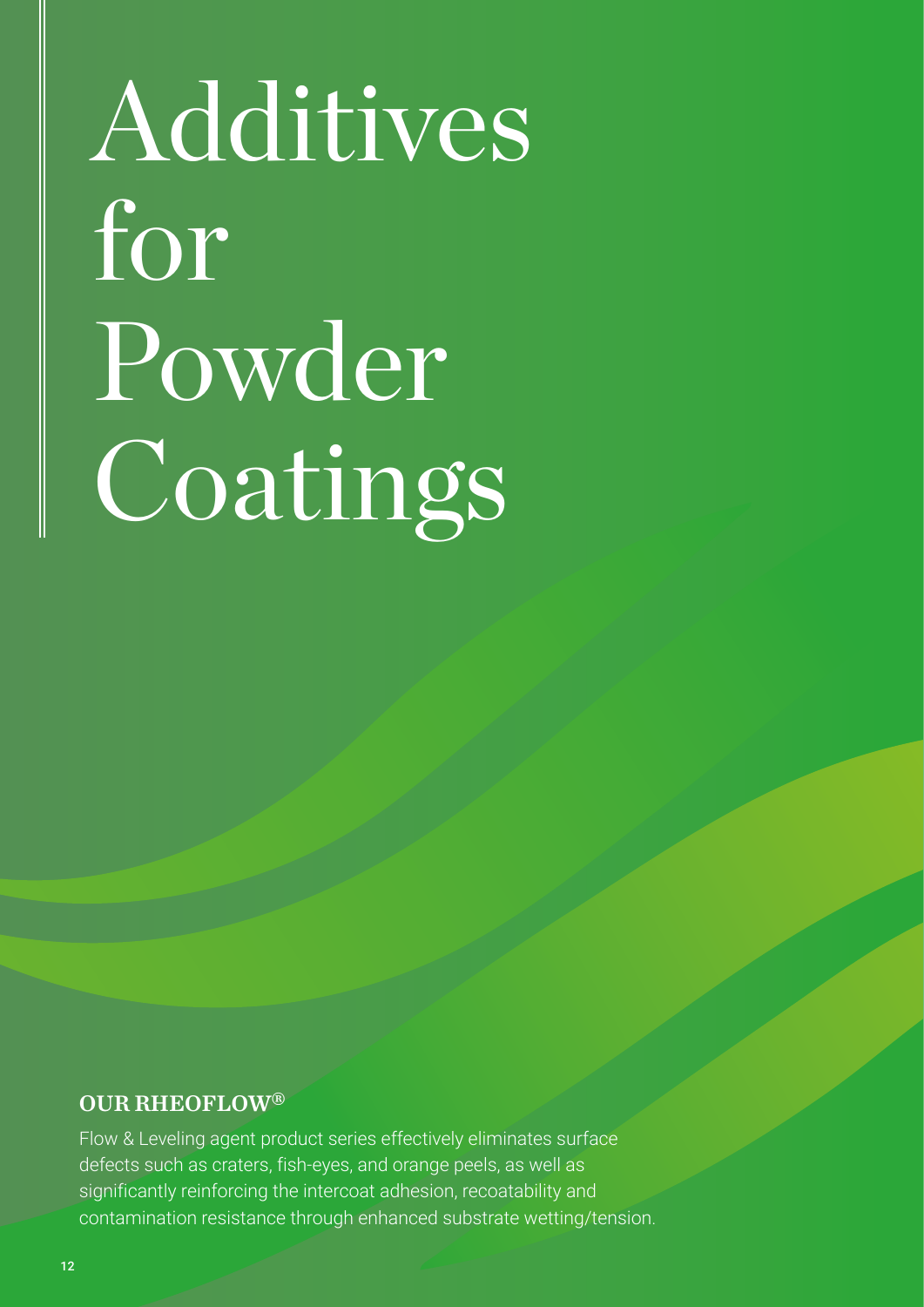### Leveling Agent with Silica

| <b>PRODUCT</b>                           | SOLID(WT%),<br><b>FORM</b> | <b>CHEMICAL</b><br><b>TYPES</b>     | <b>FEATURES</b>                                                                                                                                                                         | <b>APPLICATION</b>                                                              |
|------------------------------------------|----------------------------|-------------------------------------|-----------------------------------------------------------------------------------------------------------------------------------------------------------------------------------------|---------------------------------------------------------------------------------|
| Rheoflow <sup>®</sup><br><b>PLP-100</b>  | 100%,<br>Powder            | Acrylic<br>copolymer<br>with silica | • Excellent flow and leveling<br>properties<br>• Prevent surface defects such as<br>craters, pinholes, fish eyes, etc.<br>· Good recoatability<br>• Excellent UV and weather resistance | • Powder coatings<br>- Acrylic, Epoxy, Polyetser<br>- Urethane & Hybrid systems |
| Rheoflow <sup>®</sup><br><b>PLP-100H</b> |                            |                                     |                                                                                                                                                                                         |                                                                                 |
| Rheoflow <sup>®</sup><br><b>PLP-200</b>  |                            |                                     |                                                                                                                                                                                         |                                                                                 |
| Rheoflow <sup>®</sup><br><b>PLP-560</b>  |                            |                                     |                                                                                                                                                                                         |                                                                                 |
| Rheoflow <sup>®</sup><br><b>PLP-600</b>  |                            |                                     |                                                                                                                                                                                         |                                                                                 |
| Rheoflow <sup>®</sup><br><b>PLP-650</b>  |                            |                                     |                                                                                                                                                                                         |                                                                                 |
| Rheoflow <sup>®</sup><br><b>PLP-770</b>  |                            |                                     |                                                                                                                                                                                         |                                                                                 |
| Rheoflow <sup>®</sup><br><b>PLP-850</b>  |                            |                                     |                                                                                                                                                                                         |                                                                                 |

#### Leveling Agent for Masterbatch

| <b>PRODUCT</b>                          | SOLID(WT%),<br><b>FORM</b> | <b>CHEMICAL</b><br><b>TYPES</b> | <b>FEATURES</b>                                                                                                                                                                                                     | <b>APPLICATION</b>                                                                                                                           |
|-----------------------------------------|----------------------------|---------------------------------|---------------------------------------------------------------------------------------------------------------------------------------------------------------------------------------------------------------------|----------------------------------------------------------------------------------------------------------------------------------------------|
| $Rheoflow^{\circledR}$<br>LP-4000       | 100%,<br>Liguid            | Acrylic<br>copolymer            |                                                                                                                                                                                                                     | • Powder coatings<br>- Acrylic, Epoxy, Polyetser<br>- Urethane & Hybrid systems<br>• Printing inks<br>• High solid coatings &<br>UV-coatings |
| $Rheoflow^{\circledR}$<br>LP-5000       |                            |                                 | • Excellent flow and leveling<br>properties<br>• Prevent surface defects such as<br>craters, pinholes, fish eyes, etc.<br>• Good recoatability<br>• Good adhesion and flexibility<br>• Compatible with other resins |                                                                                                                                              |
| $Rheoflow^{\circledR}$<br>LP-5100       |                            |                                 |                                                                                                                                                                                                                     |                                                                                                                                              |
| $Rheoflow^@$<br>LP-6000                 |                            |                                 |                                                                                                                                                                                                                     |                                                                                                                                              |
| Rheoflow <sup>®</sup><br><b>LP-8000</b> |                            |                                 |                                                                                                                                                                                                                     |                                                                                                                                              |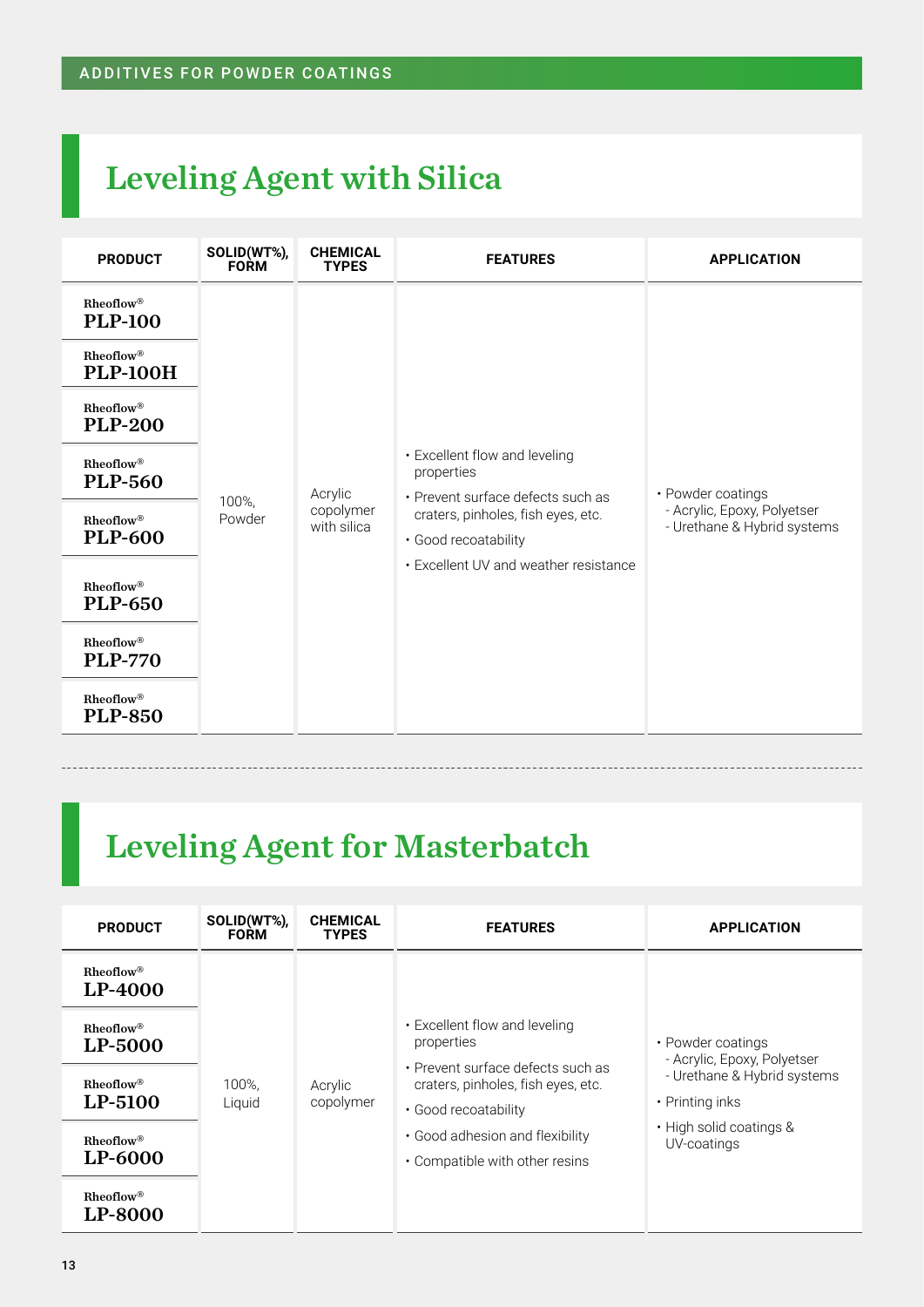# Resins/ Polymer

+

#### we supply

synthetic resins for Automotive, Refinish, PCM, and general industrial coatings application. Resins or Polymer are the key component of coatings allowing adhesion to a substrate, binding pigments and extenders together, and determining important properties of durability, flexibility, and gloss of the finished products.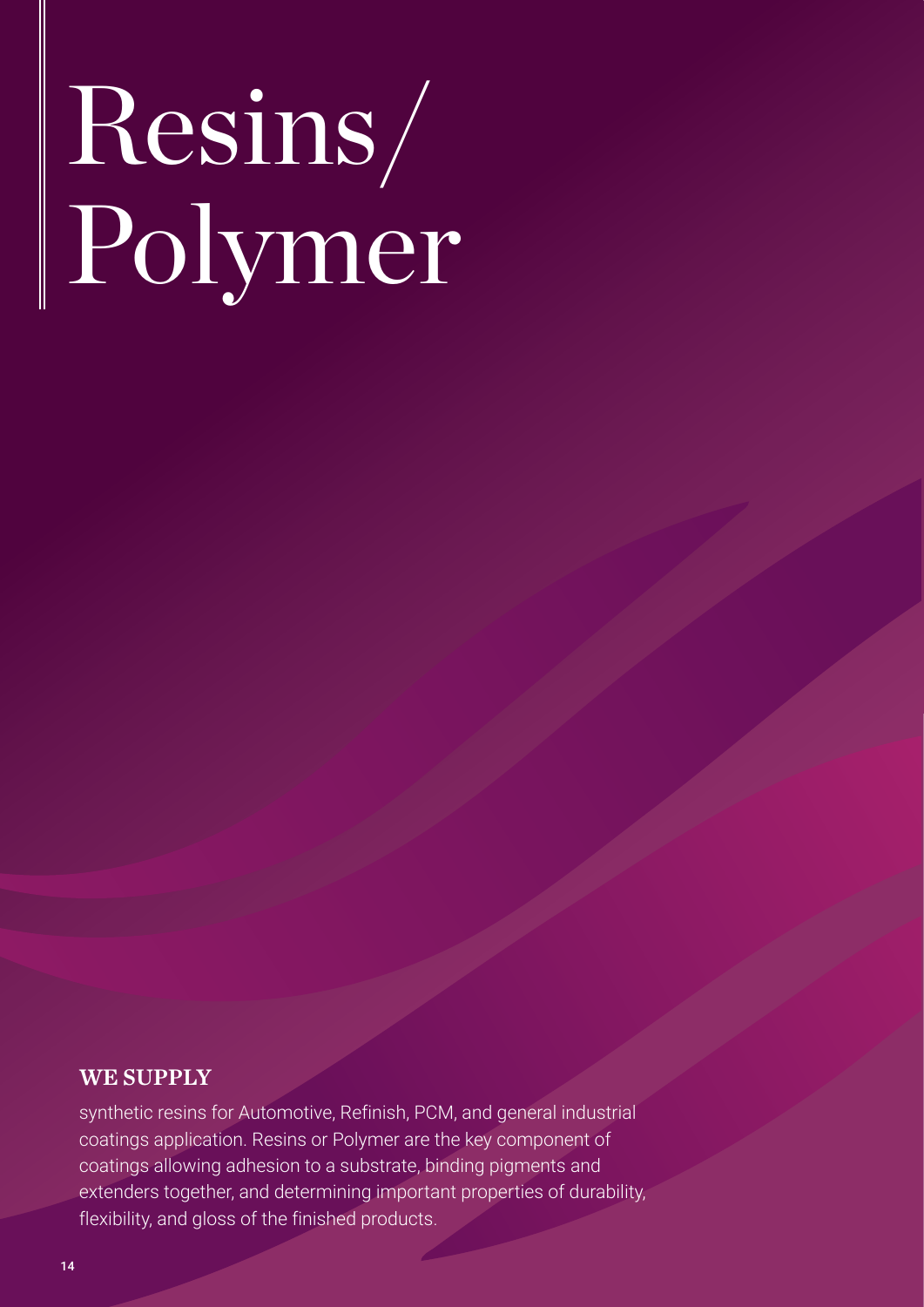## Blocked Isocyanate

| <b>PRODUCT</b>                          | SOLID(WT%),<br><b>FORM</b> | <b>CHEMICAL</b><br><b>TYPES</b>                                                                               | <b>DISSOCIATION</b><br>TEMP. | <b>FEATURES</b>                                                                                                                                   | <b>APPLICATION</b>                                                                                                                                                                                                                                 |
|-----------------------------------------|----------------------------|---------------------------------------------------------------------------------------------------------------|------------------------------|---------------------------------------------------------------------------------------------------------------------------------------------------|----------------------------------------------------------------------------------------------------------------------------------------------------------------------------------------------------------------------------------------------------|
| $Hilhlock^{\circledR}$<br><b>BI-160</b> | 60%,<br>Liquid             |                                                                                                               | 90~100 $°C$                  | • Fast cure & low curing                                                                                                                          | · One component baking<br>systems with hydroxyl<br>functional reactants<br>- Alkyd, Acrylic, Polyetser,<br>Polyurethane, Epoxy, etc.<br>• Coil coatings, can coatings,<br>general industrial coatings,<br>appliances, automotive<br>coatings, etc. |
| $Hilhlock^{\circledR}$<br><b>BI-175</b> | 75%,                       | <b>Blocked</b><br>aliphatic<br>polyisocyanate<br>based on<br>hexamethylene<br>diisocyanate<br>trimer solution | 140~150℃                     | temperature<br>· Good flexibility and<br>adhesion<br>• Good chipping resistance<br>and mechanical properties<br>• Excellent weather<br>resistance |                                                                                                                                                                                                                                                    |
| $Hilhlock^{\circledR}$<br><b>BI-180</b> | Liquid                     |                                                                                                               | 120~130℃                     |                                                                                                                                                   |                                                                                                                                                                                                                                                    |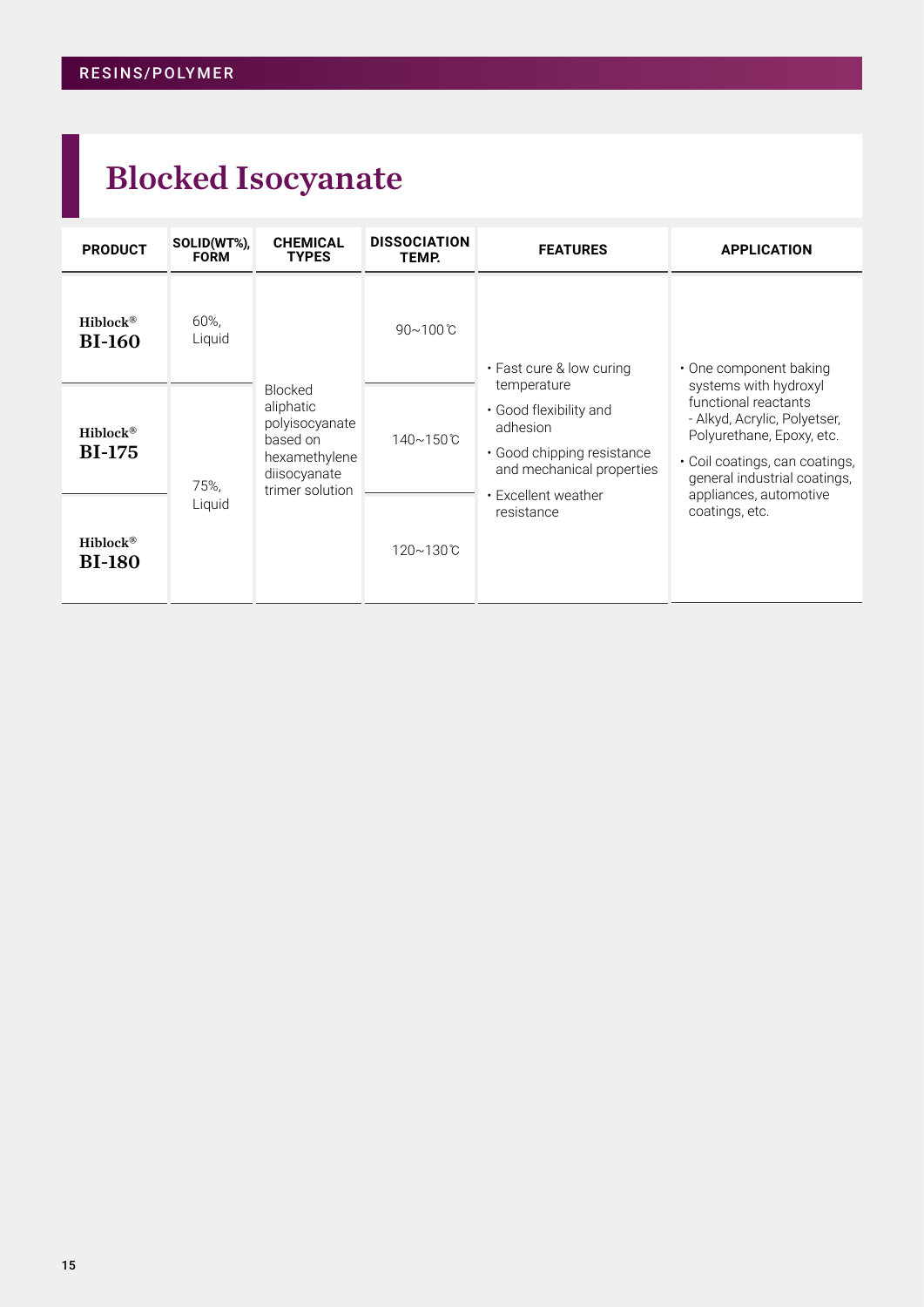## Let's work together and make something great.



Email info@ks-chem.co.kr



Web www.ks-chem.co.kr



Address

12, Hwasan-3gil, Onsan-eup, Ulju-gun, Ulsan, 45009, S.Korea



Tel +82-52-239-2273

Fax +82-52-239-2275